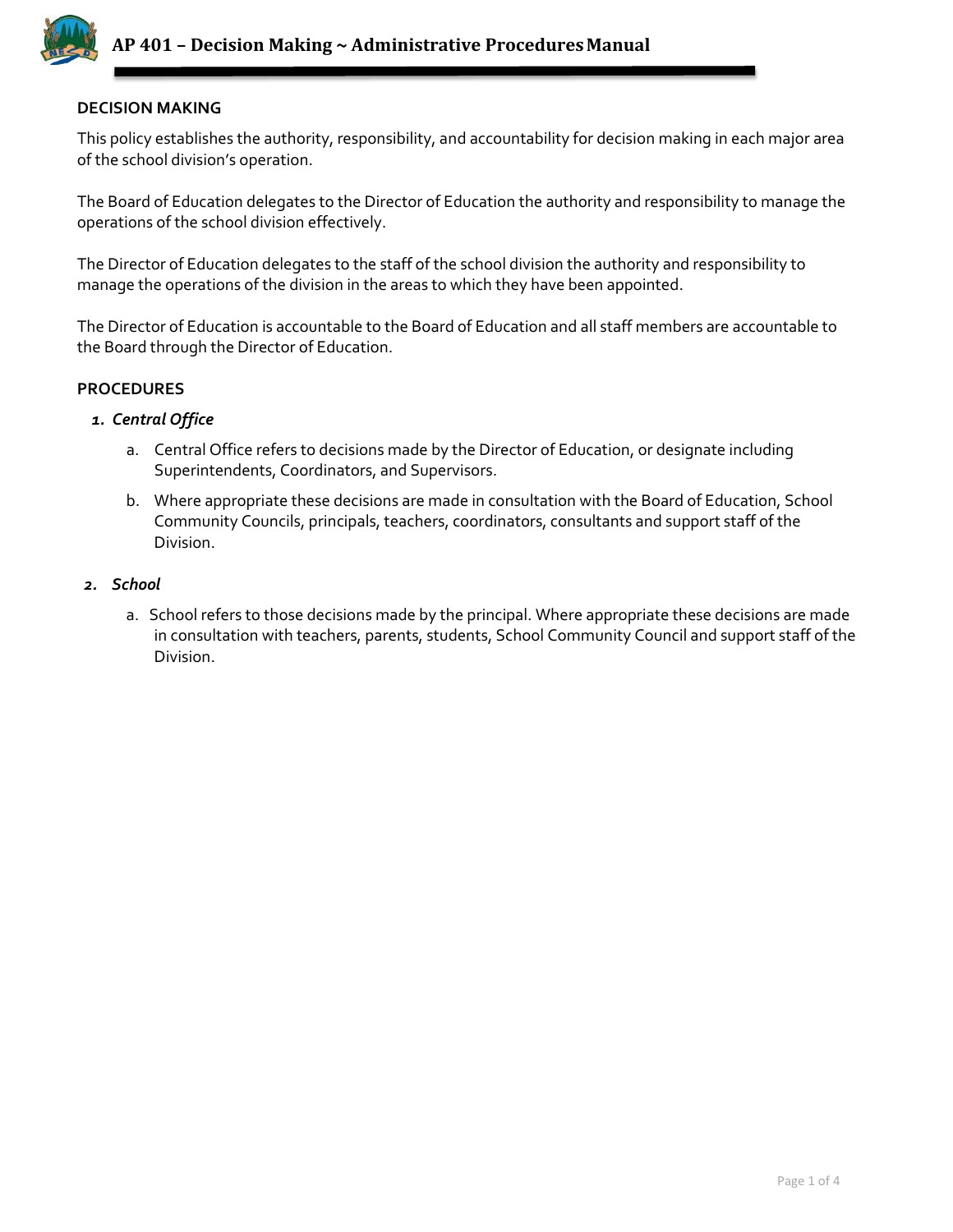

# **POLICY 401 DECISION MATRIX**

|    |                         |             |                                                                                                                                                                  | Central<br>Office | <b>School</b> |
|----|-------------------------|-------------|------------------------------------------------------------------------------------------------------------------------------------------------------------------|-------------------|---------------|
| 1. | <b>Budget</b>           |             |                                                                                                                                                                  |                   |               |
|    | a.                      | Operating   |                                                                                                                                                                  |                   |               |
|    |                         | i.          | Administration of salary rates                                                                                                                                   |                   |               |
|    |                         | ii.         | Service levels and standards                                                                                                                                     |                   |               |
|    |                         | iii.        | Allocation of funds                                                                                                                                              |                   |               |
|    |                         |             | iv. Raise revenues (e.g. rentals, utilities)                                                                                                                     | ✓                 |               |
|    |                         | v.          | Deployment and expenditure of school funds                                                                                                                       |                   |               |
|    |                         |             | vi. Expenditure of non-public funds                                                                                                                              |                   |               |
|    | b.                      | Capital     |                                                                                                                                                                  |                   |               |
|    |                         | i.          | Identification of major capital projects                                                                                                                         |                   | ✓             |
|    |                         | ii.         | Confirmation of district priorities                                                                                                                              |                   |               |
|    |                         |             | iii. Allocation and deployment of funds                                                                                                                          |                   |               |
|    |                         |             | to capital projects                                                                                                                                              |                   |               |
|    |                         |             | iv. Allocation of funds for new equipment                                                                                                                        | ✓                 |               |
|    |                         | ν.          | Deployment of funds for new equipment                                                                                                                            |                   | ✓             |
| 2. | <b>Facilities</b>       |             |                                                                                                                                                                  |                   |               |
|    | а.                      |             | Planning/Capital Developments                                                                                                                                    |                   |               |
|    |                         | i.          | Based on program needs, learning standards,<br>and educational specifications -- Develop to<br>ensure suitability, flexibility, and efficiency<br>within schools | ✓                 |               |
|    |                         | ii.         | Overall division plan for space utilization                                                                                                                      | ✓                 |               |
|    | b.                      | Maintenance |                                                                                                                                                                  |                   |               |
|    |                         | i.          | Provision of maintenance services                                                                                                                                |                   |               |
|    |                         | ii.         | Supervisor determines priorities based<br>on school input                                                                                                        |                   |               |
|    | <b>Operations</b><br>c. |             |                                                                                                                                                                  |                   |               |
|    |                         | i.          | Daily operations of the school; principal<br>and supervisor ensure school's cleaning<br>requirements are met                                                     |                   |               |
|    |                         | ii.         | Resolution of unusual or emergency                                                                                                                               |                   |               |
|    |                         |             | requirements                                                                                                                                                     |                   |               |
|    |                         |             | iii. Rental                                                                                                                                                      |                   |               |
|    |                         |             |                                                                                                                                                                  |                   |               |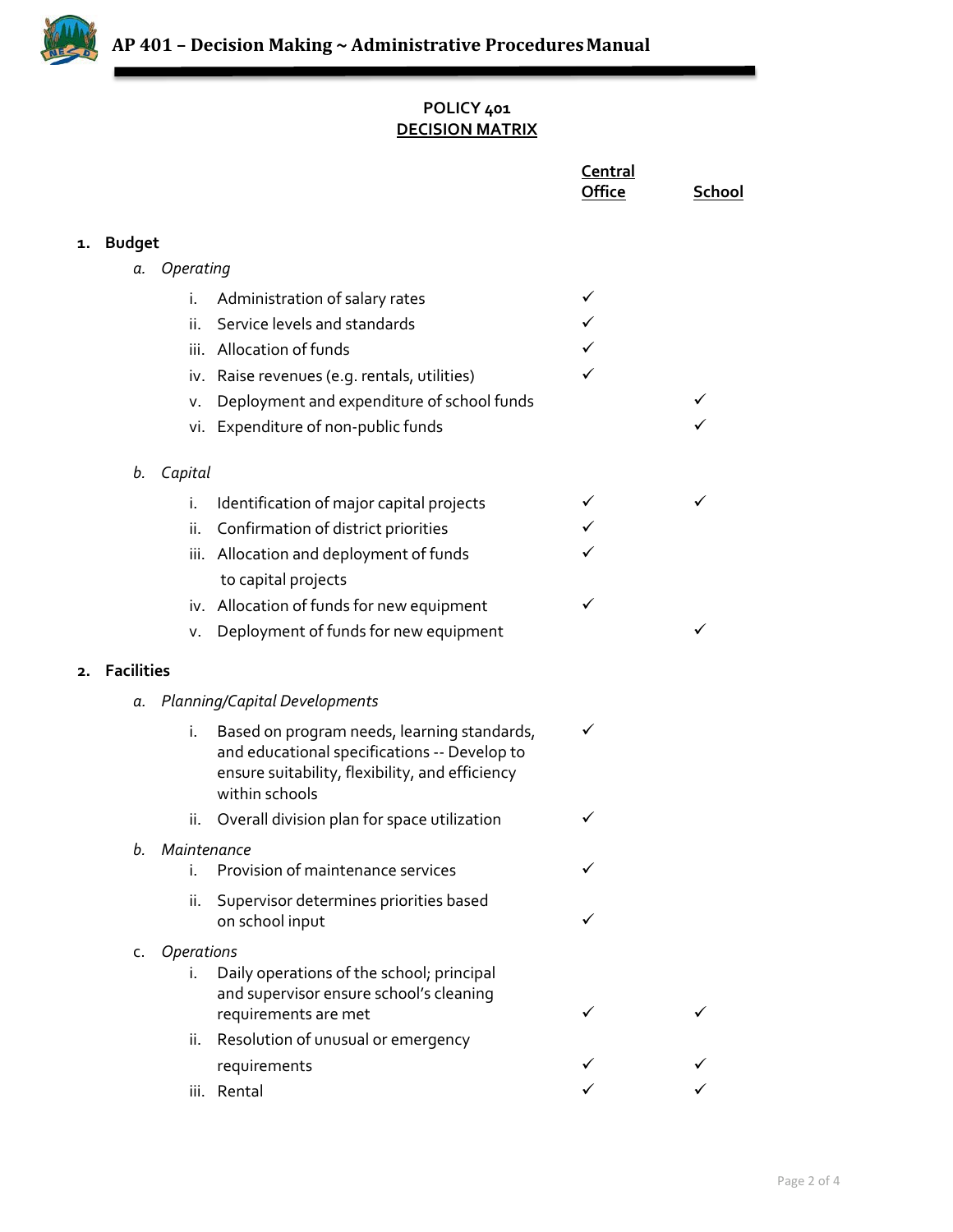

|    |           |                                                  | Central<br><b>Office</b> | School |
|----|-----------|--------------------------------------------------|--------------------------|--------|
|    | d.        | Custodians/Janitors                              |                          |        |
|    |           | i.<br>Selection and training                     | ✓                        |        |
|    |           | Evaluation<br>ii.                                |                          |        |
|    |           | iii. Deployment                                  |                          |        |
| 3. |           | Transportation                                   |                          |        |
|    |           | a. Students                                      | ✓                        |        |
|    | 4. Safety |                                                  |                          |        |
|    | a.        | Implementation of safety standards of operations | ✓                        |        |
|    | b.        | Monitoring implementation of standards           | ✓                        |        |
| 5. | Personnel |                                                  |                          |        |
|    | a.        | Allocation of staff levels to schools            | ✓                        |        |
|    | b.        | Establishment of personnel practices             | ✓                        |        |
|    | c.        | Recruitment of staff                             |                          |        |
|    | d.        | Selection of staff from applicants               |                          |        |
|    | е.        | Appointment of staff                             | ✓                        |        |
|    | f.        | Deployment of staff within school                |                          |        |
|    | g.        | Implementation of evaluation criteria as         |                          |        |
|    |           | defined standards set by Board                   | ✓                        |        |
|    |           | h. Reassignment of staff within district         |                          |        |
|    | i.        | Provision of staff development activities        |                          |        |
| 6. | Programs  |                                                  |                          |        |
|    | α.        | What Students Will Learn                         |                          |        |
|    |           | Exit or significant outcomes (goals)             |                          |        |
|    |           | Program outcomes<br>ii.                          |                          |        |
|    |           | Personalized learning goals<br>iii.              |                          |        |
|    |           | Program, Course/Subject objectives<br>iv.        |                          |        |
|    |           | Locally-developed programs<br>v.                 |                          |        |
|    |           | Program modifications (special needs)<br>vi.     |                          |        |
|    |           | vii.<br>Internet use                             |                          |        |
|    | b.        | How Students Will Learn                          |                          |        |
|    |           | Design and delivery of programs<br>i.            |                          |        |
|    |           | Student assessment and reporting<br>ii.          |                          |        |
|    |           | Organization and grouping<br>iii.                |                          |        |
|    |           | Facilities modification planning<br>iv.          |                          |        |
|    |           | v. Special needs program modification            |                          |        |
|    |           | District/regionalized programs<br>vi.            |                          |        |
|    |           |                                                  |                          |        |